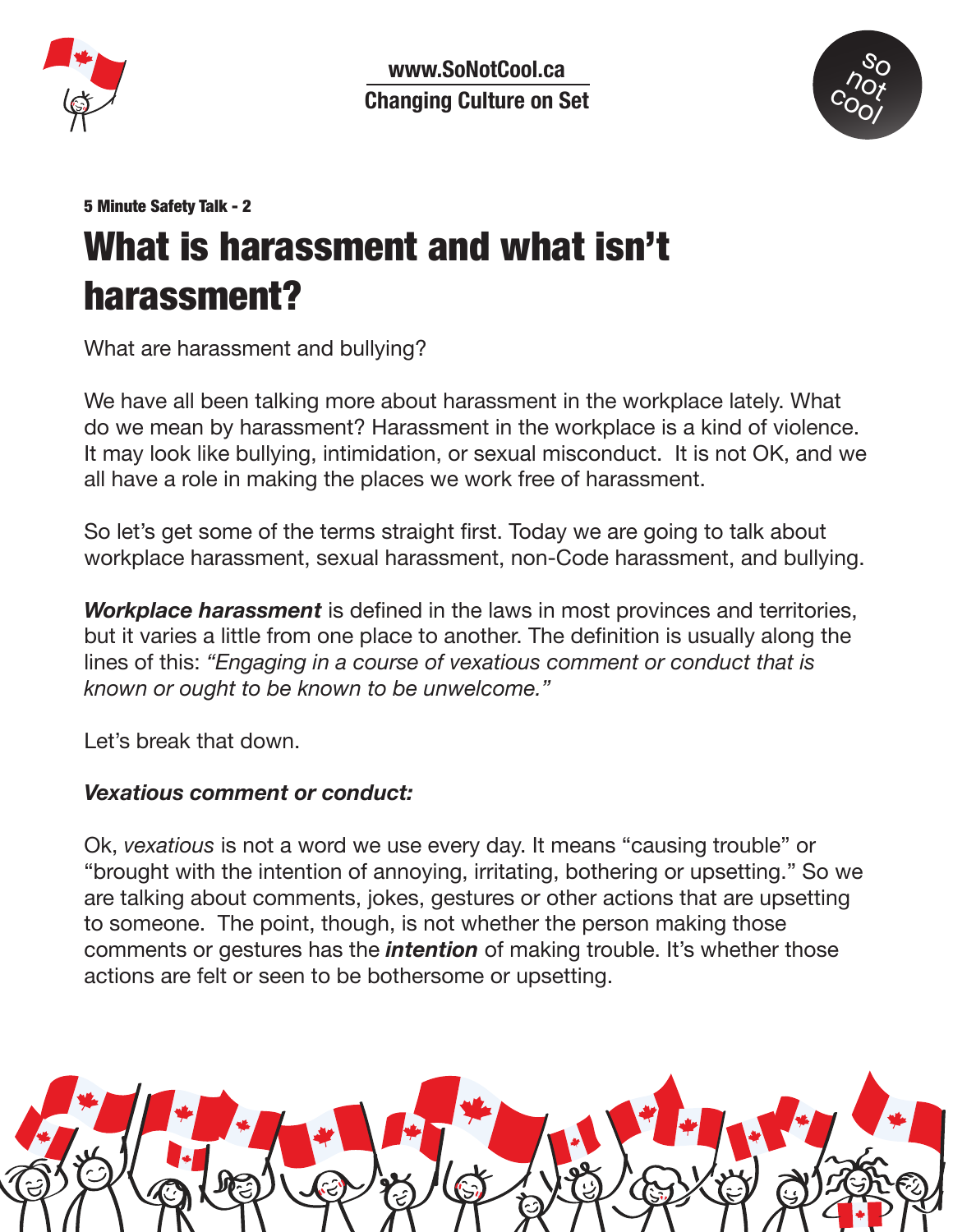

**www.SoNotCool.ca Changing Culture on Set**



#### *A course of conduct:*

This means that the harasser makes more than one passing comment or obnoxious gesture. There is usually a pattern here. However, one really serious act might also be seen as harassment.

## *Conduct that is known or ought to be known to be unwelcome:*

So, if you *know* your jokes are sexist or racist, you also *ought to know* that such comments are unwelcome, especially on a set or any other workplace. If you know and don't care, it is definitely a case of intentional harassment.

If you *don't* know, you should. That's what the law means when it says: "knows or ought to know." You have a responsibility to know that some kinds of talk and actions are out of line at work. Inappropriate.

Harassment based on a worker's sex has often been reported on shoots and other places related to the workplace. **Sexual harassment** is prohibited by very specific human rights legislation in every jurisdiction in Canada.

Sexual harassment can take several forms. It may involve making derogatory comments or gestures about a person's body, sex, sexual orientation, or it could be pressure to provide sexual favours. Reprisal for rejecting a sexual advance is also sexual harassment.

Here are some examples of conduct that has been found to be sexually harassing:

- Demanding hugs
- · Invading personal space
- Unnecessary physical contact, including unwanted touching
- Sex-specific derogatory names, threats or taunting
- Comments or conduct relating to a person's perceived non-conformity with a gender role or stereotype
- · Spreading sexual rumours (including online)
- Bragging about sexual prowess